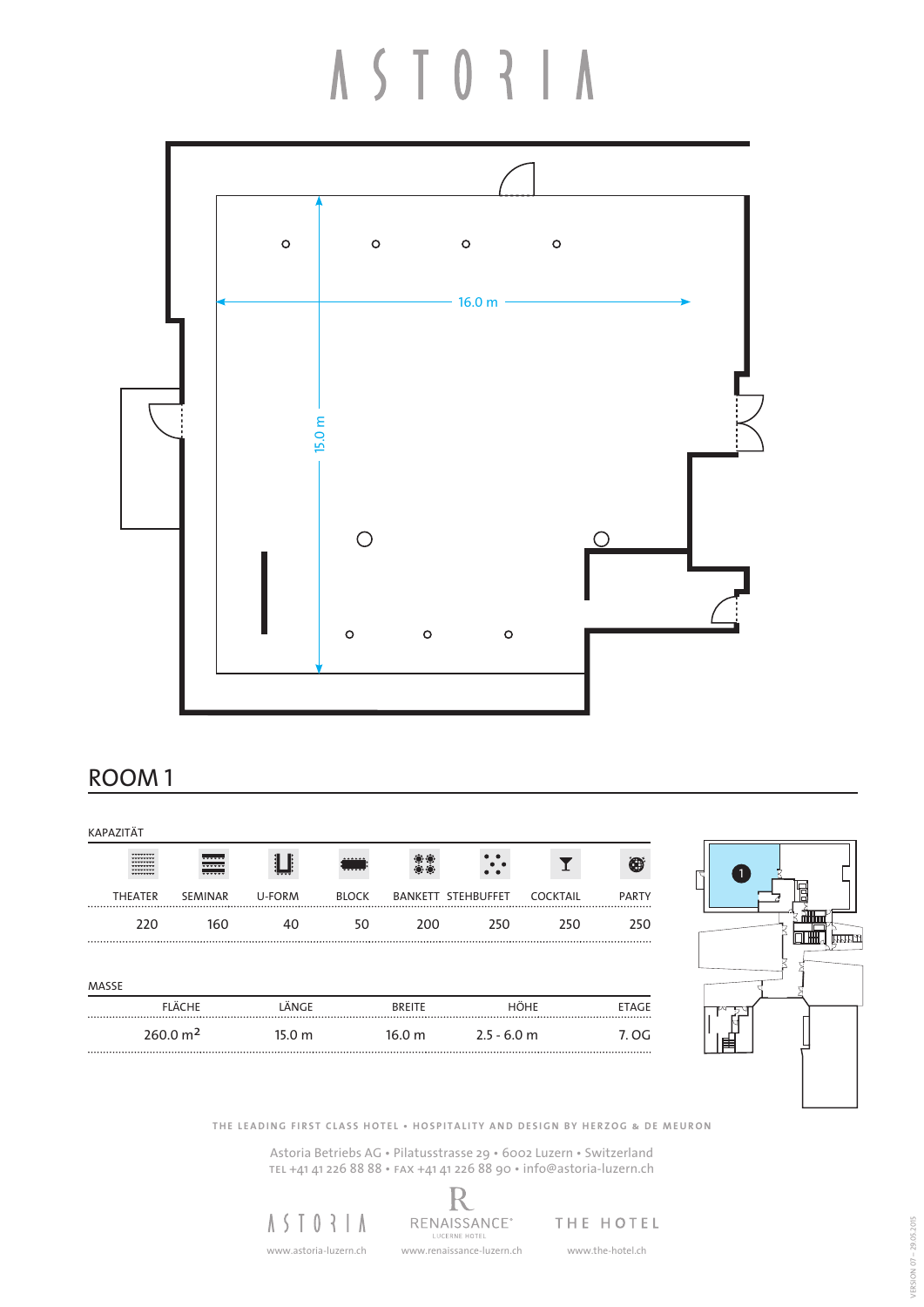

#### ROOM 2

|       | KAPAZITÄT                                                           |                             |                   |                |                |                   |                 |
|-------|---------------------------------------------------------------------|-----------------------------|-------------------|----------------|----------------|-------------------|-----------------|
|       | ********<br><b></b><br>********<br>********<br>********<br>******** | سست<br><del></del><br>77777 |                   |                |                |                   |                 |
|       | <b>THEATER</b>                                                      | <b>SEMINAR</b>              | U-FORM            | <b>BLOCK</b>   | <b>BANKETT</b> | <b>STEHBUFFET</b> | <b>COCKTAIL</b> |
|       | 150                                                                 | 120                         | 35                | 50             | 100            | 120               | 120<br>         |
| MASSE |                                                                     |                             |                   |                |                |                   |                 |
|       | <b>FLÄCHE</b>                                                       |                             | LÄNGE             | <b>BREITE</b>  |                | HÖHE              | <b>ETAGE</b>    |
|       | 180.0 m <sup>2</sup>                                                |                             | 20.0 <sub>m</sub> | $8.0 - 10.5$ m |                | $3.5 - 6.5$ m     | 7. OG<br>.      |



**THE LEADING FIRST CLASS HOTEL • HOSPITALITY AND DESIGN BY HERZOG & DE MEURON**

Astoria Betriebs AG • Pilatusstrasse 29 • 6002 Luzern • Switzerland tel +41 41 226 88 88 • fax +41 41 226 88 90 • info@astoria-luzern.ch

R

 $A S I 0 3 I A$ www.astoria-luzern.ch www.renaissance-luzern.ch www.the-hotel.ch

RENAISSANCE® THE HOTEL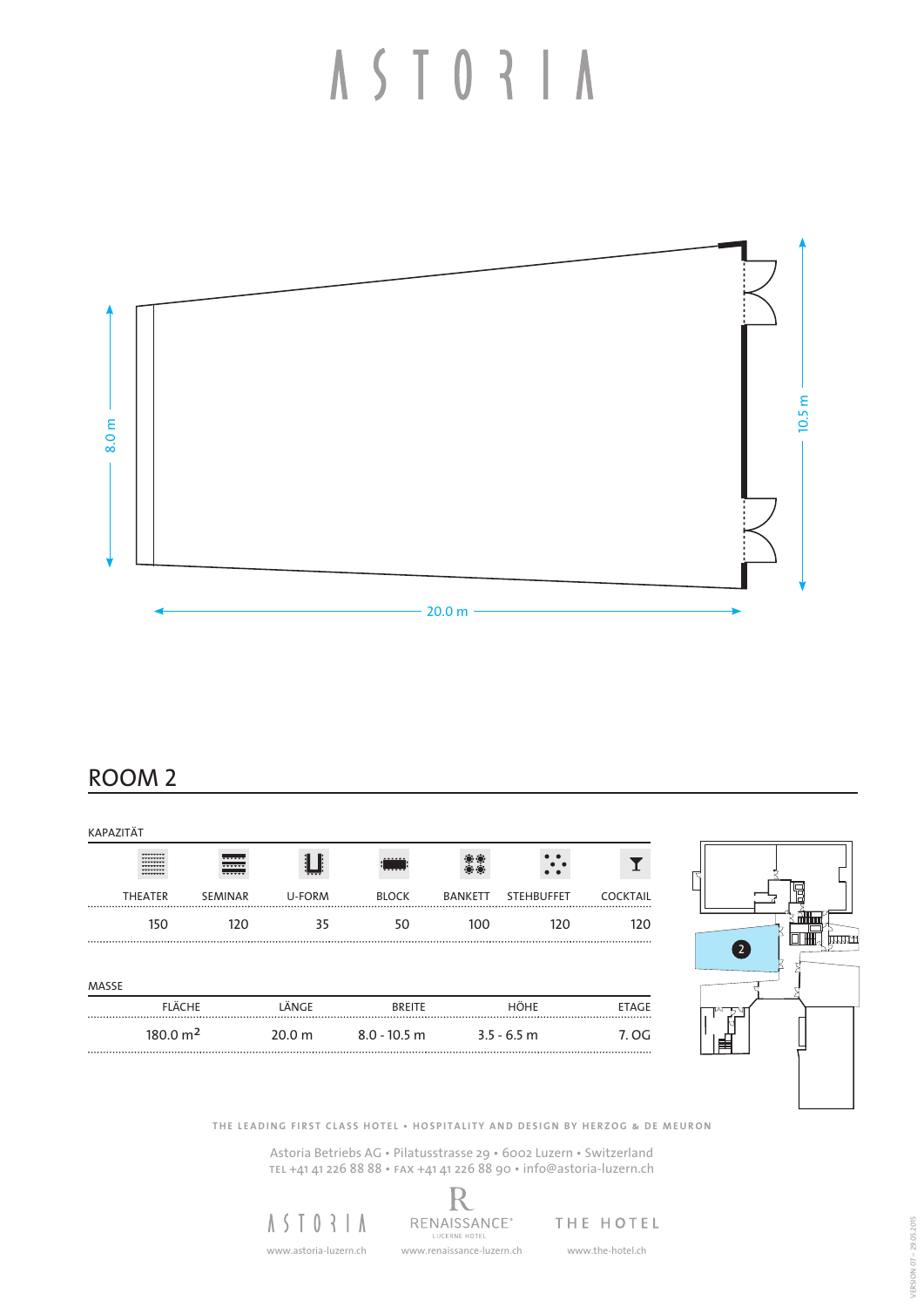

#### ROOM 3

| <b>KAPAZITÄT</b> |                                                            |                            |                   |                |                |                   |                 |
|------------------|------------------------------------------------------------|----------------------------|-------------------|----------------|----------------|-------------------|-----------------|
|                  | ********<br>----------<br>--------<br>********<br>-------- | <del></del><br>555555<br>. |                   | <br>------     |                |                   |                 |
|                  | <b>THEATER</b>                                             | <b>SEMINAR</b>             | U-FORM            | <b>BLOCK</b>   | <b>BANKETT</b> | <b>STEHBUFFET</b> | <b>COCKTAIL</b> |
|                  | 90                                                         | 55                         | 30                | 40             | 65             | 65                | 65              |
| MASSE            | <b>FLÄCHE</b>                                              |                            | LÄNGE             |                |                | HÖHE              | <b>ETAGE</b>    |
|                  | 120.0 m <sup>2</sup>                                       |                            |                   | <b>BREITE</b>  |                |                   |                 |
|                  |                                                            |                            | 12.5 <sub>m</sub> | $9.0 - 10.5$ m |                | $2.5 - 2.9$ m     | 7. OG           |



**THE LEADING FIRST CLASS HOTEL • HOSPITALITY AND DESIGN BY HERZOG & DE MEURON**

Astoria Betriebs AG • Pilatusstrasse 29 • 6002 Luzern • Switzerland tel +41 41 226 88 88 • fax +41 41 226 88 90 • info@astoria-luzern.ch

R

 $A S I 0 3 I A$ 

RENAISSANCE® www.astoria-luzern.ch www.renaissance-luzern.ch www.the-hotel.ch

THE HOTEL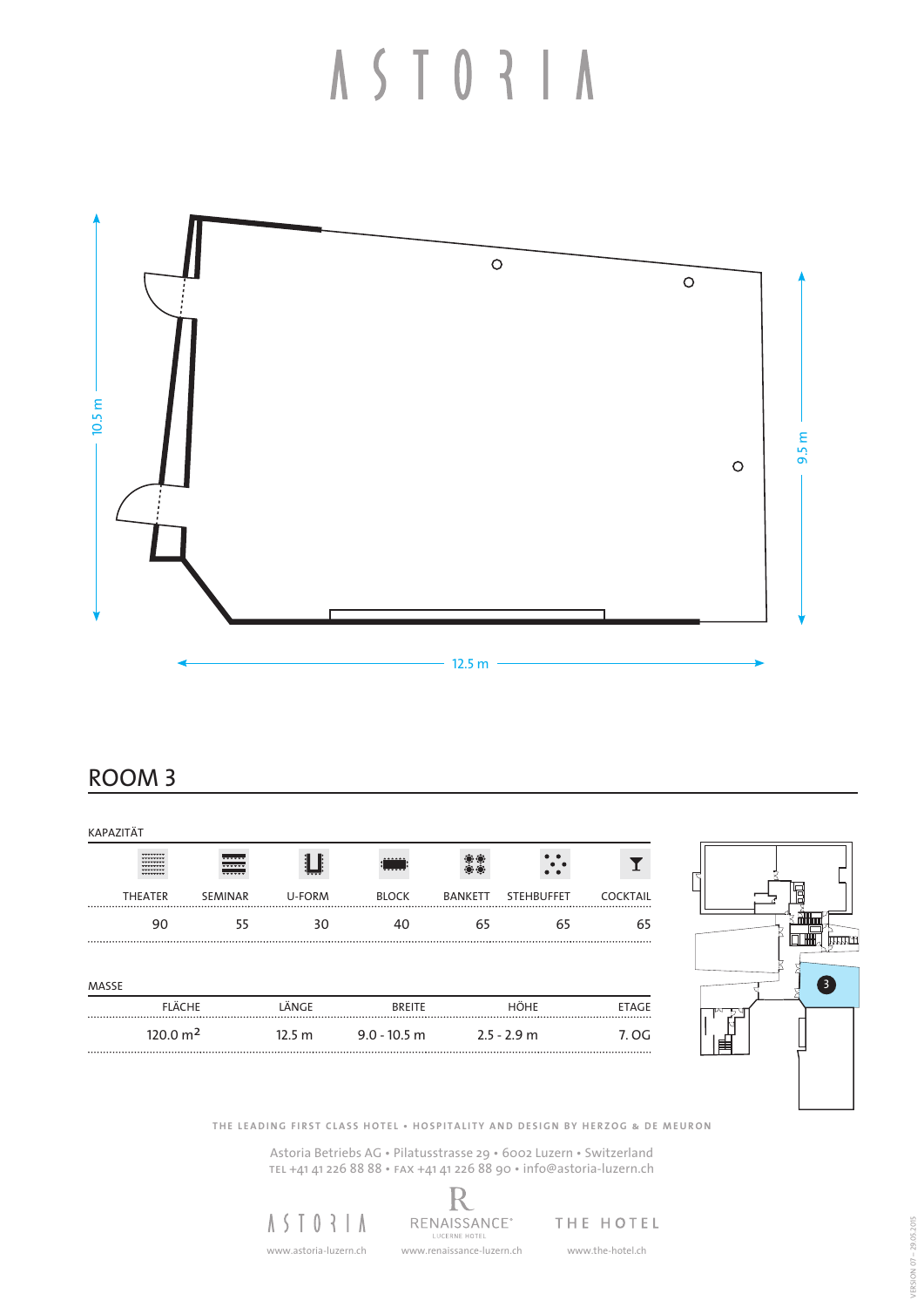

#### ROOM 4

| KAPAZITÄT |                                                                     |                      |        |                  |                |                   |                 |
|-----------|---------------------------------------------------------------------|----------------------|--------|------------------|----------------|-------------------|-----------------|
|           | ********<br><b></b><br>********<br>********<br>********<br>******** | <del></del><br><br>. |        | <br>-------      |                |                   |                 |
|           | <b>THEATER</b>                                                      | SEMINAR              | U-FORM | <b>BLOCK</b>     | <b>BANKETT</b> | <b>STEHBUFFET</b> | <b>COCKTAIL</b> |
|           | 40                                                                  | 30                   | 20     | 36               | 36             | 36                | 50              |
| MASSE     |                                                                     |                      |        |                  |                |                   |                 |
|           | <b>FLÄCHE</b>                                                       |                      | LÄNGE  | <b>BREITE</b>    |                | HÖHE              | <b>ETAGE</b>    |
|           | 75.0 m <sup>2</sup>                                                 |                      | 15.0 m | 5.0 <sub>m</sub> |                | 2.5 <sub>m</sub>  | 7. OG           |



**THE LEADING FIRST CLASS HOTEL • HOSPITALITY AND DESIGN BY HERZOG & DE MEURON**

Astoria Betriebs AG • Pilatusstrasse 29 • 6002 Luzern • Switzerland tel +41 41 226 88 88 • fax +41 41 226 88 90 • info@astoria-luzern.ch

R

 $A S I 0 3 I A$ 

RENAISSANCE® THE HOTEL www.astoria-luzern.ch www.renaissance-luzern.ch www.the-hotel.ch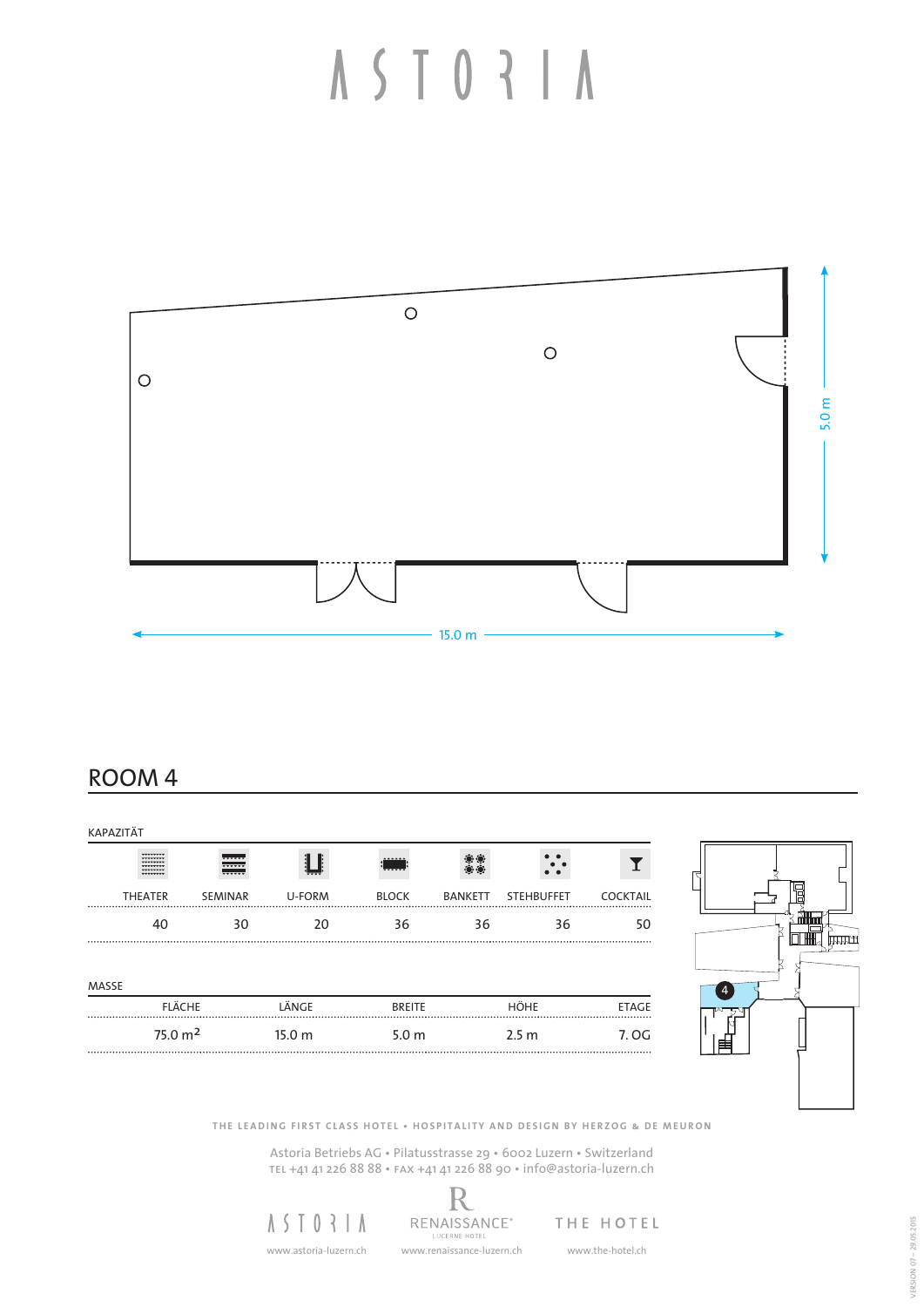# A S T O R | A



#### ROOM 5

| KAPAZITÄT |                                                                             |                           |                  |                  |              |
|-----------|-----------------------------------------------------------------------------|---------------------------|------------------|------------------|--------------|
|           | --------<br><b>********</b><br>********<br>--------<br>--------<br>******** | <del></del><br><br>777777 |                  |                  | <br>77777    |
|           | <b>THEATER</b>                                                              | <b>SEMINAR</b>            |                  | U-FORM           | <b>BLOCK</b> |
|           | 18                                                                          | 16                        |                  | 12               | 18           |
|           |                                                                             |                           |                  |                  |              |
| MASSE     |                                                                             |                           |                  |                  |              |
|           | <b>FLÄCHE</b>                                                               | LÄNGE                     | <b>BREITE</b>    | <b>HÖHE</b>      | <b>ETAGE</b> |
|           | $40.5 \text{ m}^2$                                                          | 7.0 <sub>m</sub>          | 5.5 <sub>m</sub> | 2.6 <sub>m</sub> | 1. OG        |



**THE LEADING FIRST CLASS HOTEL • HOSPITALITY AND DESIGN BY HERZOG & DE MEURON**

Astoria Betriebs AG • Pilatusstrasse 29 • 6002 Luzern • Switzerland tel +41 41 226 88 88 • fax +41 41 226 88 90 • info@astoria-luzern.ch



R RENAISSANCE® www.astoria-luzern.ch www.renaissance-luzern.ch www.the-hotel.ch

THE HOTEL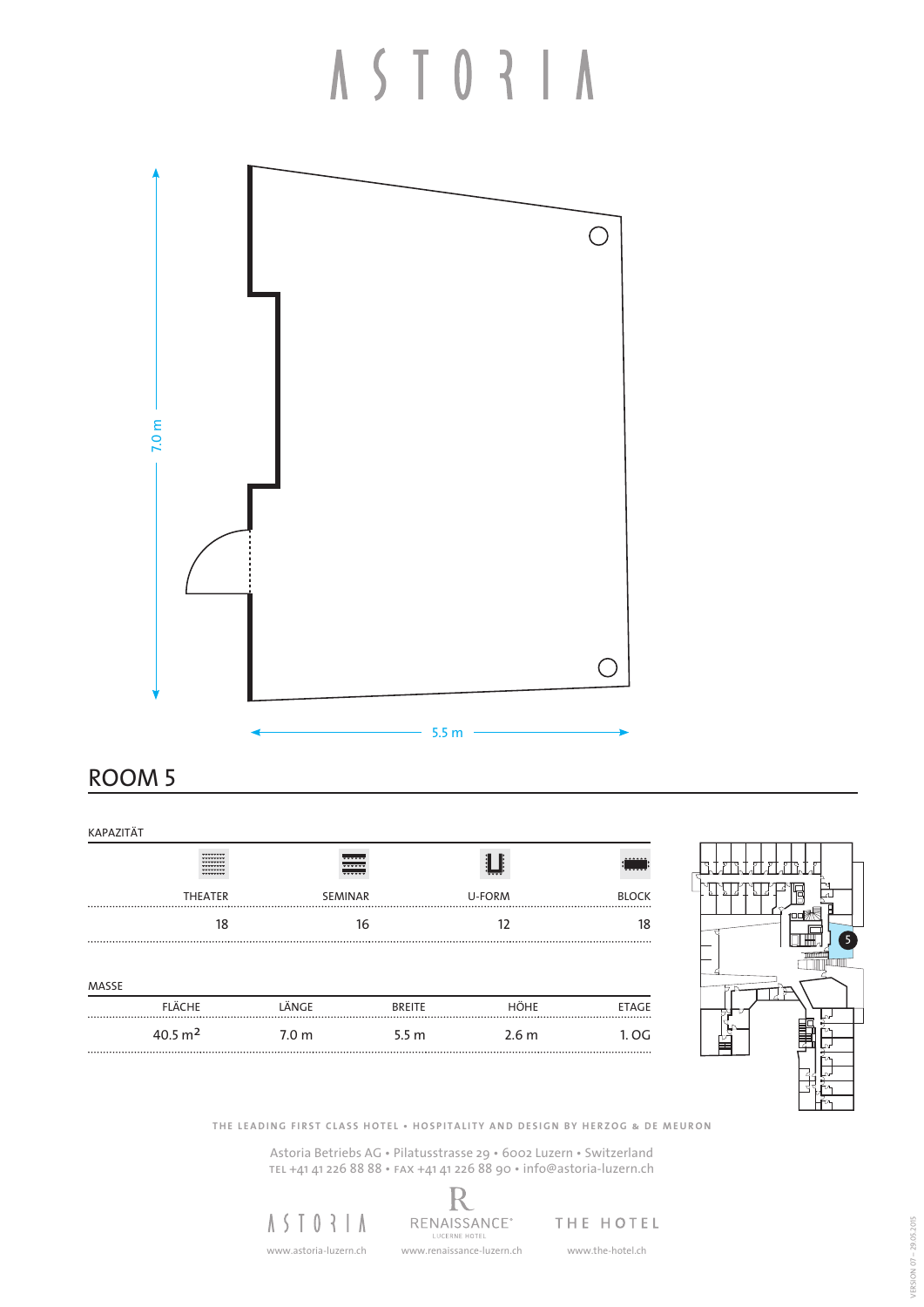

ROOM 6

| KAPAZITÄT |                                                                     |                           |                   |               |                |                   |                 |
|-----------|---------------------------------------------------------------------|---------------------------|-------------------|---------------|----------------|-------------------|-----------------|
|           | ********<br><b></b><br>********<br>********<br>********<br>******** | <del></del><br>.<br>77777 |                   | <br>------    |                |                   |                 |
|           | <b>THEATER</b>                                                      | <b>SEMINAR</b>            | U-FORM            | <b>BLOCK</b>  | <b>BANKETT</b> | <b>STEHBUFFET</b> | <b>COCKTAIL</b> |
|           | 90                                                                  | 40                        | 25                | 40            | 50             | 50                | 60              |
| MASSE     |                                                                     |                           |                   |               |                |                   |                 |
|           | <b>FLÄCHE</b>                                                       |                           | LÄNGE             | <b>BREITE</b> |                | HÖHE              | <b>ETAGE</b>    |
|           | 105.0 m <sup>2</sup>                                                |                           | 13.0 <sub>m</sub> | 8.0 m         |                | 2.6 <sub>m</sub>  | 1.0G<br>.       |



**THE LEADING FIRST CLASS HOTEL • HOSPITALITY AND DESIGN BY HERZOG & DE MEURON**

Astoria Betriebs AG • Pilatusstrasse 29 • 6002 Luzern • Switzerland tel +41 41 226 88 88 • fax +41 41 226 88 90 • info@astoria-luzern.ch

R

 $A S I 0 3 I A$ 

RENAISSANCE® www.astoria-luzern.ch www.renaissance-luzern.ch www.the-hotel.ch

THE HOTEL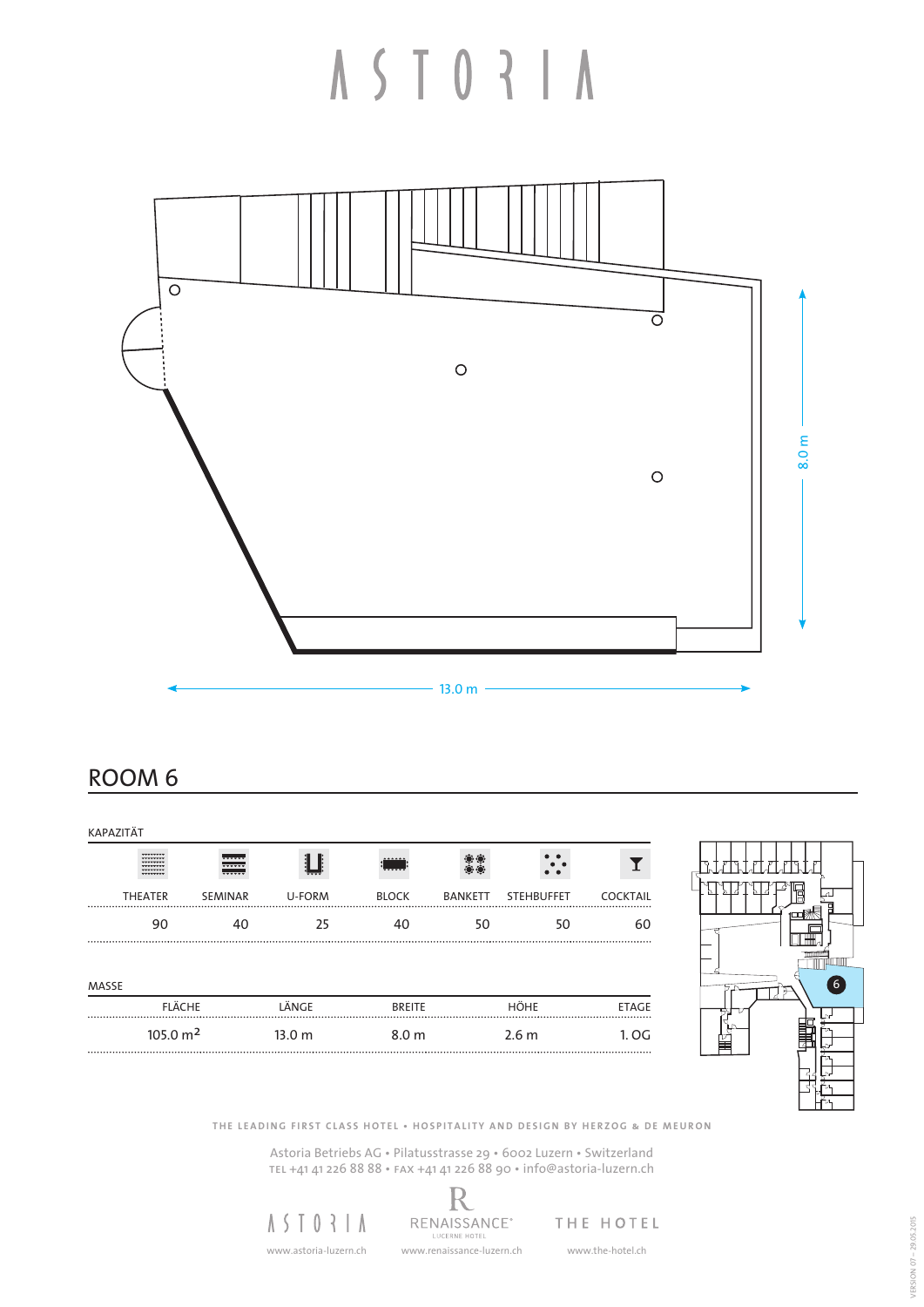

ROOM 7

| KAPAZITÄT |                                                                             |                    |                  |        |                  |   |
|-----------|-----------------------------------------------------------------------------|--------------------|------------------|--------|------------------|---|
|           | --------<br>,,,,,,,,<br>********<br>--------<br>********<br><b>********</b> | <br>.<br>1.1.1.1.1 |                  |        | <br><u>i </u>    |   |
|           | <b>THEATER</b>                                                              | <b>SEMINAR</b>     |                  | U-FORM | <b>BLOCK</b><br> |   |
|           | 14                                                                          | 10                 |                  | 10     | 12               |   |
|           |                                                                             |                    |                  |        |                  |   |
| MASSE     |                                                                             |                    |                  |        |                  |   |
|           | FLÄCHE                                                                      | LÄNGE              | <b>BREITE</b>    | HÖHE   | <b>ETAGE</b>     |   |
|           | 25.0 m <sup>2</sup>                                                         | 5.0 <sub>m</sub>   | 5.0 <sub>m</sub> | 2.6 m  | 1. OG            | H |
|           |                                                                             |                    |                  |        |                  |   |



**THE LEADING FIRST CLASS HOTEL • HOSPITALITY AND DESIGN BY HERZOG & DE MEURON**

Astoria Betriebs AG • Pilatusstrasse 29 • 6002 Luzern • Switzerland tel +41 41 226 88 88 • fax +41 41 226 88 90 • info@astoria-luzern.ch



R RENAISSANCE® THE HOTEL

www.astoria-luzern.ch www.renaissance-luzern.ch www.the-hotel.ch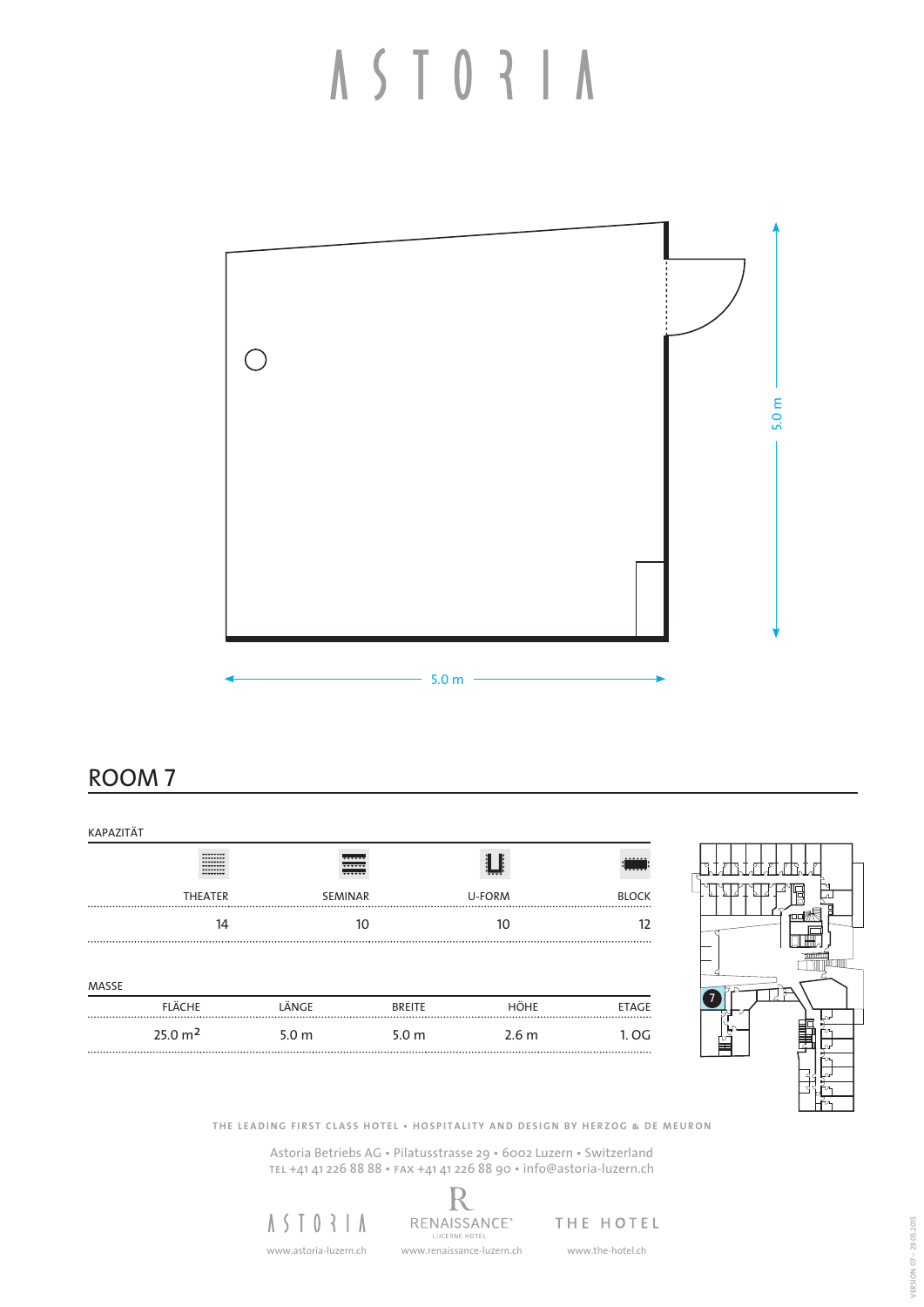

#### ROOM 8

| KAPAZITÄT |                                                                 |                      |                   |                  |                |                   |                 |
|-----------|-----------------------------------------------------------------|----------------------|-------------------|------------------|----------------|-------------------|-----------------|
|           | --------<br><b>********</b><br>********<br>--------<br>******** | <del></del><br>.<br> |                   | <br>             | 90             |                   |                 |
|           | <b>THEATER</b>                                                  | SEMINAR              | U-FORM            | <b>BLOCK</b>     | <b>BANKETT</b> | <b>STEHBUFFET</b> | <b>COCKTAIL</b> |
|           | 40                                                              | 30                   | 20                | 35               | 40             | 50                | 50              |
| MASSE     |                                                                 |                      |                   |                  |                |                   |                 |
|           | <b>FLÄCHE</b>                                                   |                      | LÄNGE             | <b>BREITE</b>    |                | <b>HÖHE</b>       | <b>ETAGE</b>    |
|           | 78.0 m <sup>2</sup>                                             |                      | 12.0 <sub>m</sub> | 6.5 <sub>m</sub> |                | 2.5 <sub>m</sub>  | 1. OG           |



**THE LEADING FIRST CLASS HOTEL • HOSPITALITY AND DESIGN BY HERZOG & DE MEURON**

Astoria Betriebs AG • Pilatusstrasse 29 • 6002 Luzern • Switzerland tel +41 41 226 88 88 • fax +41 41 226 88 90 • info@astoria-luzern.ch



R RENAISSANCE® www.astoria-luzern.ch www.renaissance-luzern.ch www.the-hotel.ch

THE HOTEL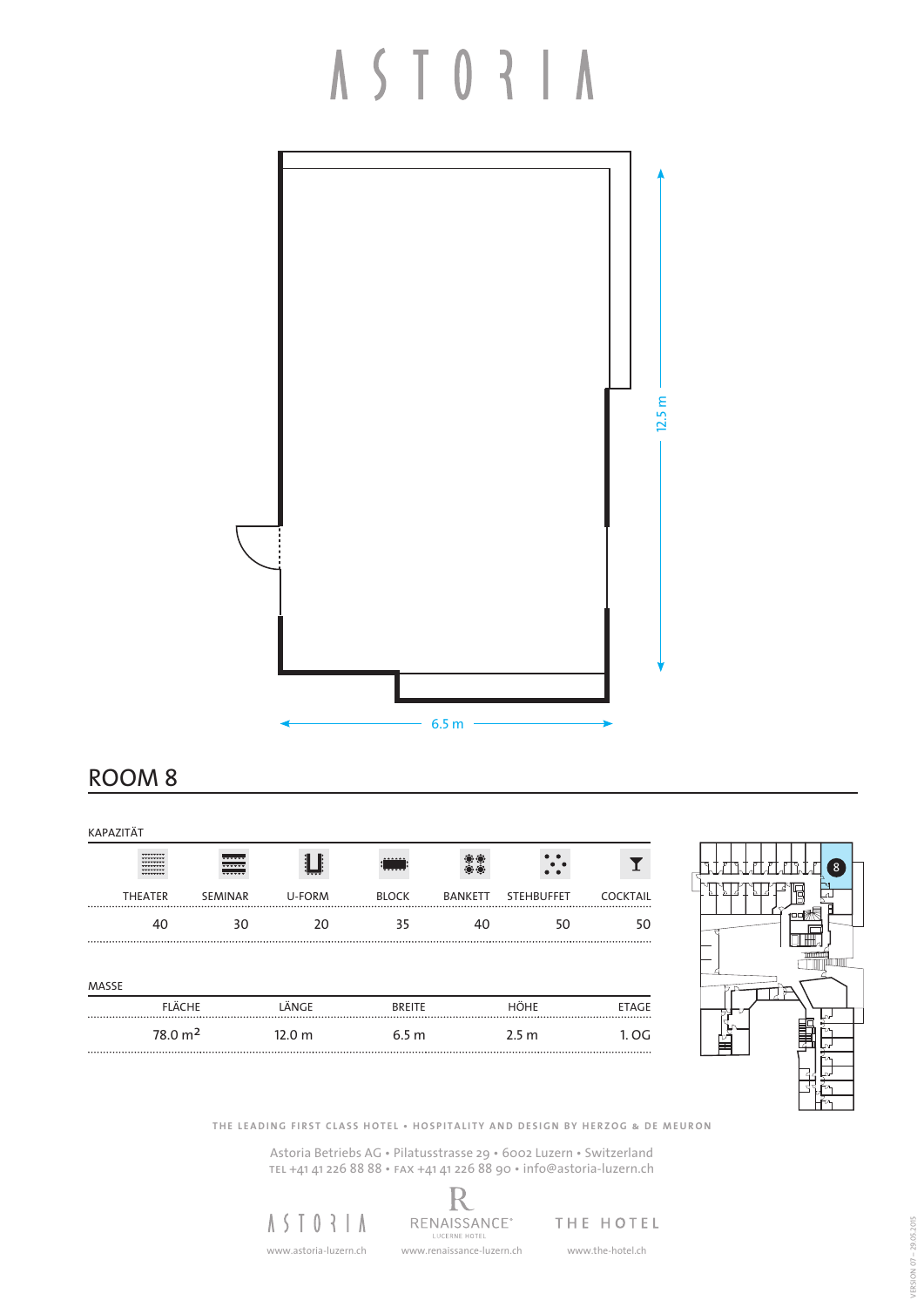### ASTORIA



#### LATINO

| <b>KAPAZITÄT</b>                                                            |                                       |               |              |                  |                   |                  |              |
|-----------------------------------------------------------------------------|---------------------------------------|---------------|--------------|------------------|-------------------|------------------|--------------|
| ********<br>********<br>********<br>********<br><b>********</b><br>******** | <del></del><br>77777<br><b>******</b> |               | <br>-----    |                  |                   |                  | ⊕            |
| <b>THEATER</b>                                                              | <b>SEMINAR</b>                        | <b>U-FORM</b> | <b>BLOCK</b> | <b>BANKETT</b>   | <b>STEHBUFFET</b> | <b>COCKTAIL</b>  | <b>PARTY</b> |
|                                                                             | 60                                    | 30            | 36           |                  | 80                | 80               | 100          |
| MASSE                                                                       | <b>FLÄCHE</b>                         | LÄNGE         |              | <b>BREITE</b>    |                   | HÖHE             | <b>ETAGE</b> |
|                                                                             | $120.0 \text{ m}^2$                   | 13.0 m        |              | 8.0 <sub>m</sub> |                   | 2.6 <sub>m</sub> | EG           |

**THE LEADING FIRST CLASS HOTEL • HOSPITALITY AND DESIGN BY HERZOG & DE MEURON**

Astoria Betriebs AG • Pilatusstrasse 29 • 6002 Luzern • Switzerland tel +41 41 226 88 88 • fax +41 41 226 88 90 • info@astoria-luzern.ch

R

 $A S I 0 3 I A$ 

RENAISSANCE® www.astoria-luzern.ch www.renaissance-luzern.ch www.the-hotel.ch

THE HOTEL